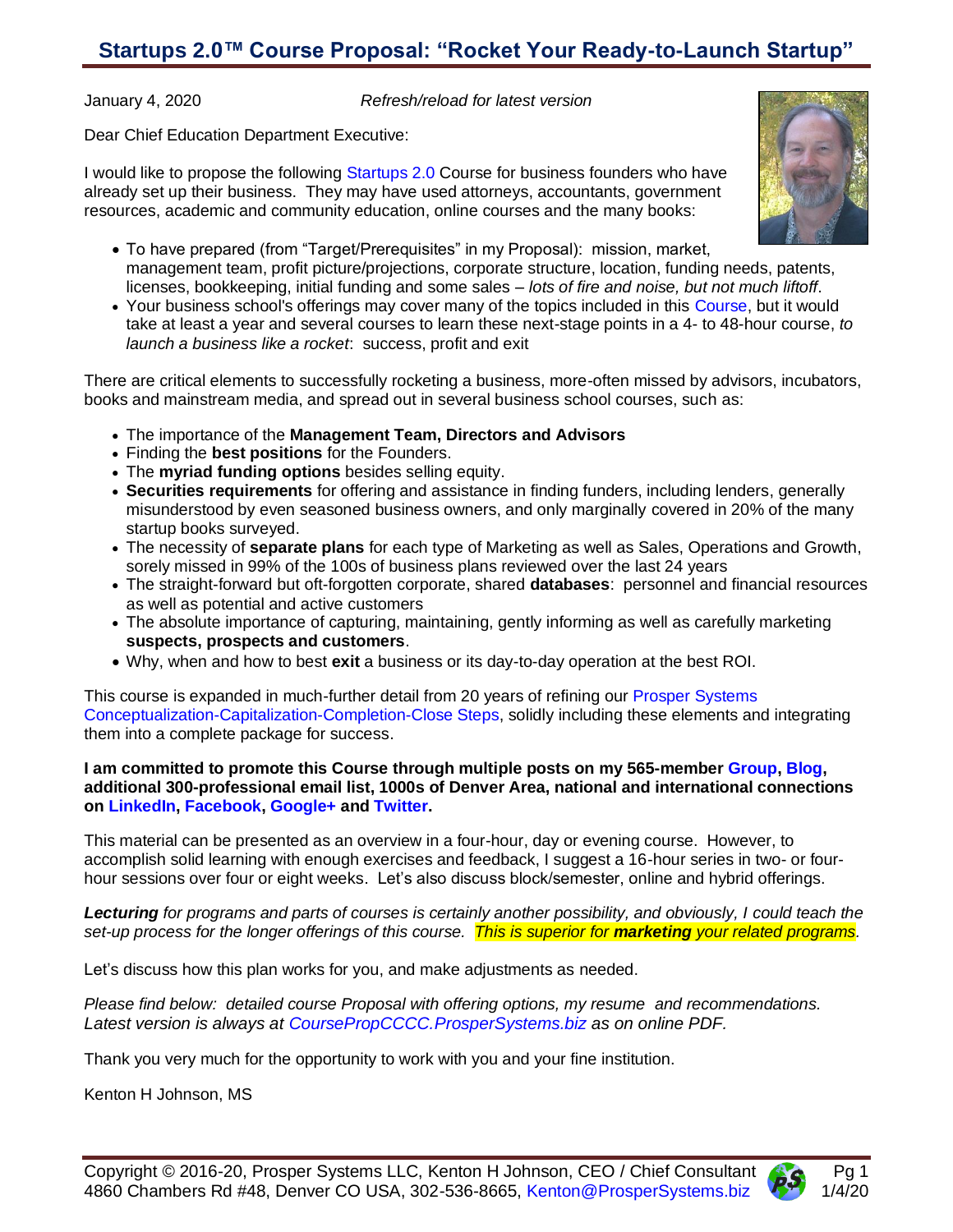## <span id="page-1-0"></span>**Table of Contents**

| Prepare some or all of the Necessary Presentation Documents (depending on number of                                                                                                                                                                                                |  |
|------------------------------------------------------------------------------------------------------------------------------------------------------------------------------------------------------------------------------------------------------------------------------------|--|
|                                                                                                                                                                                                                                                                                    |  |
| Be well prepared for each development stage and more detailed topics (listed in "Follow-on                                                                                                                                                                                         |  |
|                                                                                                                                                                                                                                                                                    |  |
| Know and select the inside, critical options for launching a business - funding documents,<br>funder types, team members, marketing, technology, expansion, and exit strategies - that<br>are more-often missed by advisors, incubators, books, business schools and the media.  6 |  |
| Receive valuable, proprietary articles, documents and resource leads from the 40-year,                                                                                                                                                                                             |  |
| Experience the creation and receive priceless evaluation on compliance and effectivity of<br>documents, plans, funder types, conventional business professionals, presentations,                                                                                                   |  |
| Have access to the Instructor outside the classroom during as well as shortly before and                                                                                                                                                                                           |  |
|                                                                                                                                                                                                                                                                                    |  |
|                                                                                                                                                                                                                                                                                    |  |
|                                                                                                                                                                                                                                                                                    |  |
|                                                                                                                                                                                                                                                                                    |  |
|                                                                                                                                                                                                                                                                                    |  |
|                                                                                                                                                                                                                                                                                    |  |
|                                                                                                                                                                                                                                                                                    |  |
|                                                                                                                                                                                                                                                                                    |  |
|                                                                                                                                                                                                                                                                                    |  |
|                                                                                                                                                                                                                                                                                    |  |
| Initial Funding - Credit Cards, LOC, 2 <sup>nd</sup> Mortgage, F&F, Suppliers, Customers, Associates,<br>Notes, Seed                                                                                                                                                               |  |
|                                                                                                                                                                                                                                                                                    |  |

Copyright © 2016-20, Prosper Systems LLC, Kenton H Johnson, CEO / Chief Consultant Pag Pg 2 4860 Chambers Rd #48, Denver CO USA, 302-536-8665, [Kenton@ProsperSystems.biz](mailto:Kenton@ProsperSystems.biz) 4577 1/4/20

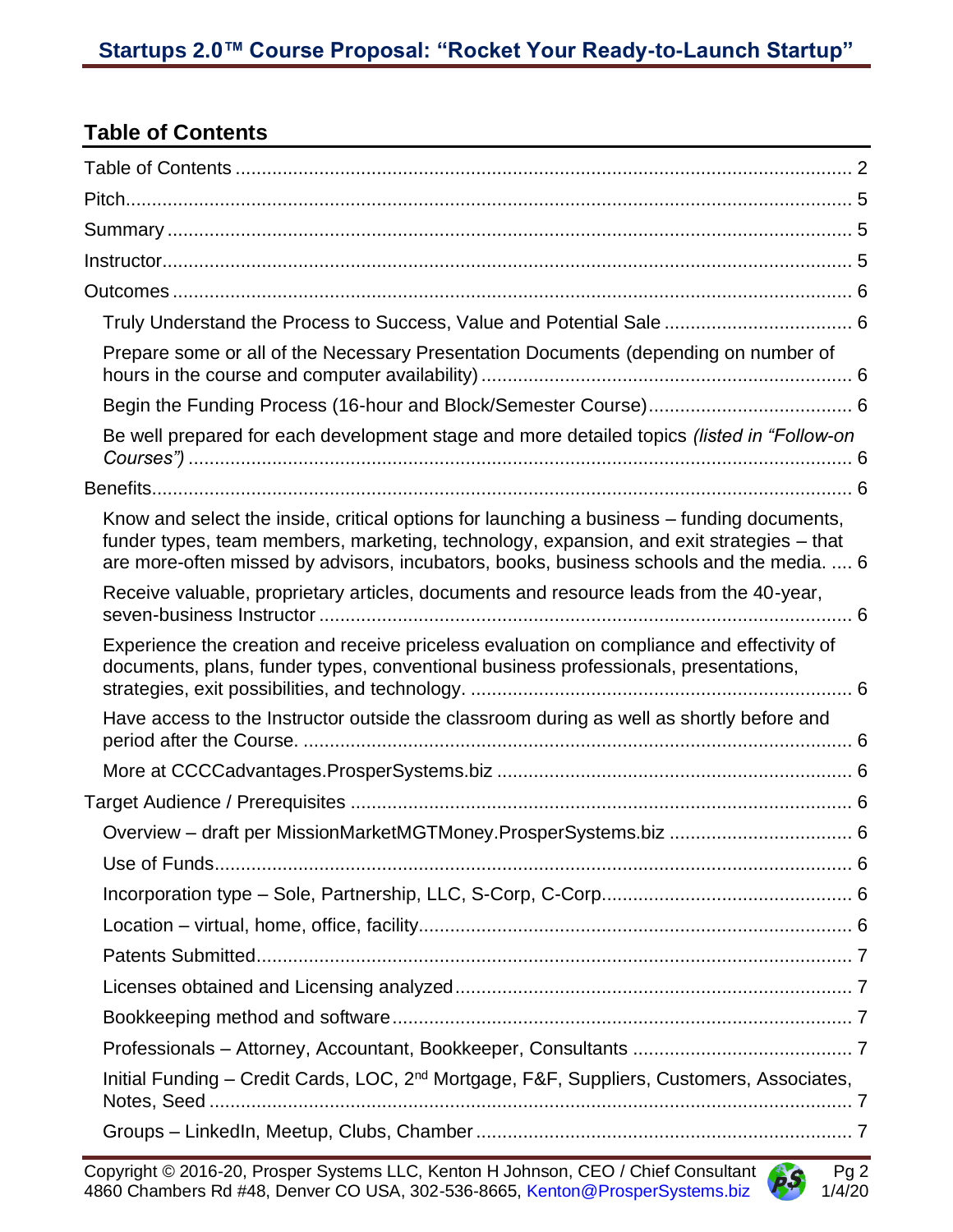# Startups 2.0™ Course Proposal: "Rocket Your Ready-to-Launch Startup"

| Phase II - Presentation and Process (Capitalization) - preparation meets opportunity 9  |  |
|-----------------------------------------------------------------------------------------|--|
| Phase III - Profit (Completion) - ensuring sustainable and salable business 11          |  |
|                                                                                         |  |
|                                                                                         |  |
|                                                                                         |  |
|                                                                                         |  |
|                                                                                         |  |
|                                                                                         |  |
|                                                                                         |  |
|                                                                                         |  |
|                                                                                         |  |
|                                                                                         |  |
|                                                                                         |  |
|                                                                                         |  |
|                                                                                         |  |
|                                                                                         |  |
|                                                                                         |  |
|                                                                                         |  |
| Funding Options - SBA, Bank, Factoring, Alternative, Supplier & Customer 17             |  |
| Technology Courses - Websites, Blogs, Databases, Video Conferencing and Travel, Big     |  |
|                                                                                         |  |
|                                                                                         |  |
|                                                                                         |  |
| Kris Solie-Johnson's book and Kris's and William Flood's classes (from Gale Courses) 17 |  |
|                                                                                         |  |

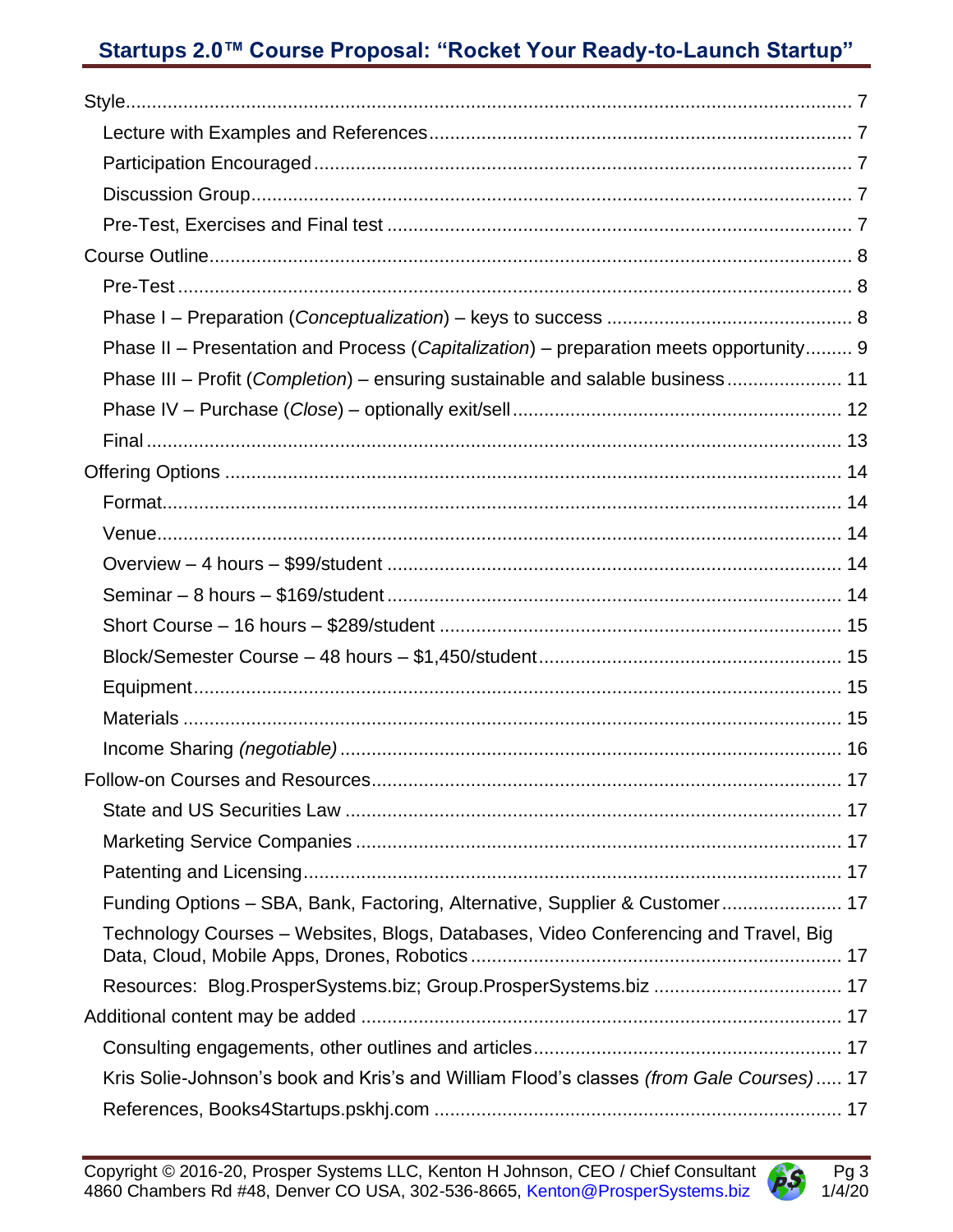

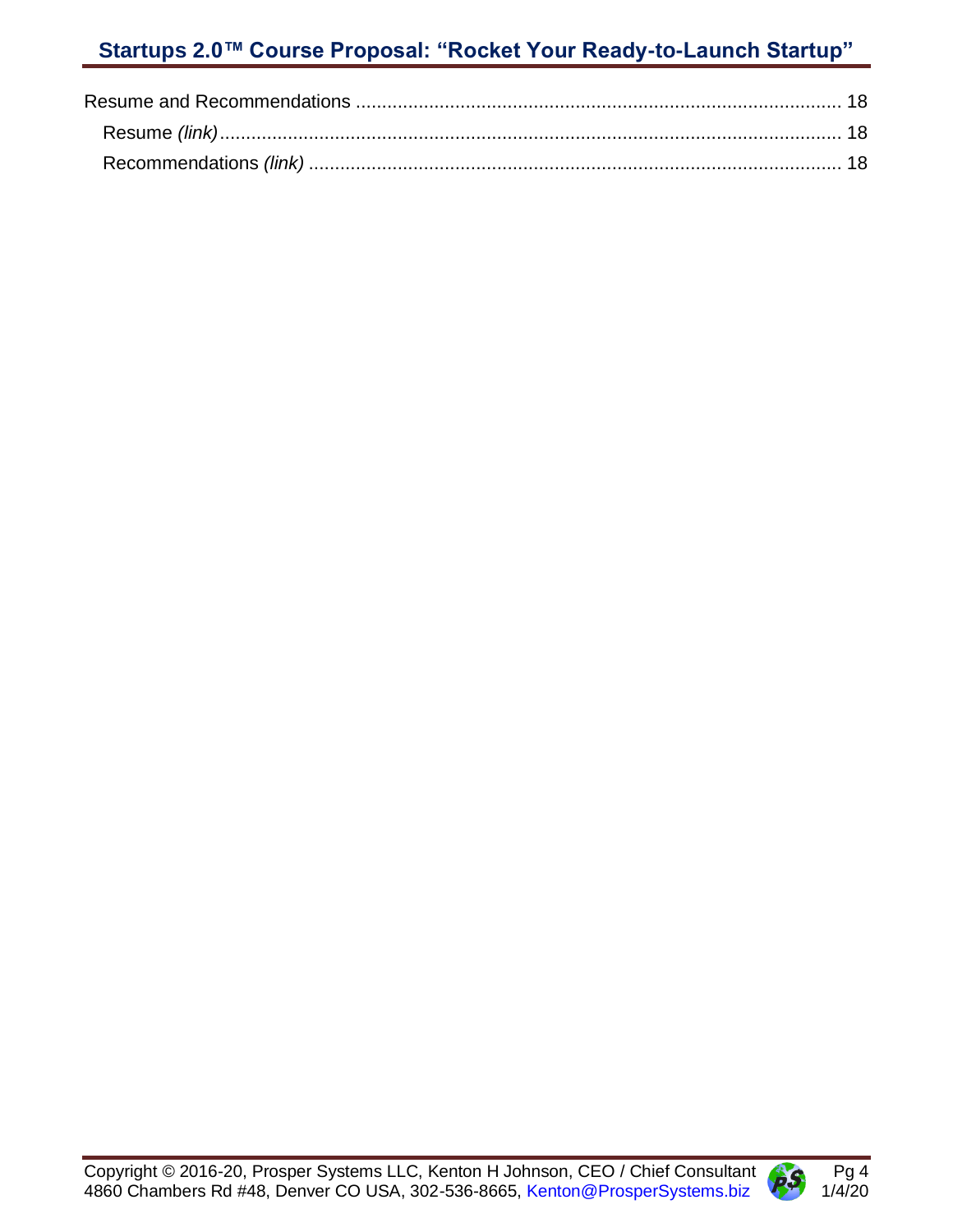#### <span id="page-4-0"></span>**Pitch**

#### **Startups and Expansions: Be Successful the First Time Around!**

Most startups and expansions are NOT really ready to launch, but try anyway, creating lots of fire, smoke, noise and sometimes crashes; our complete Startup 2.0™ Steps provide the infrastructure to rocket to the next stages successfully.

#### <span id="page-4-1"></span>**Summary**

Startups 2.0™ - Rocket Your Ready-to-Launch Startup. Now that you have set up your business, *firing your startup rocket engines, creating much fire and noise but limited liftoff,* learn and experience from a 40-year, seven-business expert, the *inside* details to rocket you to success:

- Properly prepare critical funding documents and plans;
- Attract additional team members at minimal outlay;
- Ensure securities law compliance;
- Find, select and track progress with resources and the myriad funders;
- Make excellent presentations;
- Negotiate well; maintain superior resource relations;
- Enhance technology, operations and opportunities;
- Exit at the right time for the best ROI; and
- Enjoy your businesses ventures with life-enriching skills.

#### <span id="page-4-2"></span>**Instructor**

Kenton H Johnson has created seven profitable businesses over four decades*, sold two and is rapidly expanding the business consulting and sales ventures*, creating the process and coining it [Startup 2.0™.](http://ccccsteps.prospersystems.biz/) He's guided more than 10,000 business clients, students and international readers to become more profitable, successfully market their products/services and implement the best cutting-edge technology. He has more than 66 units over his hightech MS, in Technology and Business*, and has Credentials in Marketing, Corporate Finance and as a Community College Instructor*. *More at: [LinkedIn.KentonHJohnson.com](http://linkedin.kentonhjohnson.com/) and Resume.*[KentonHJohnson.com](http://resume.kentonhjohnson.com/)

Short versions for catalog: *Drop Italics.*

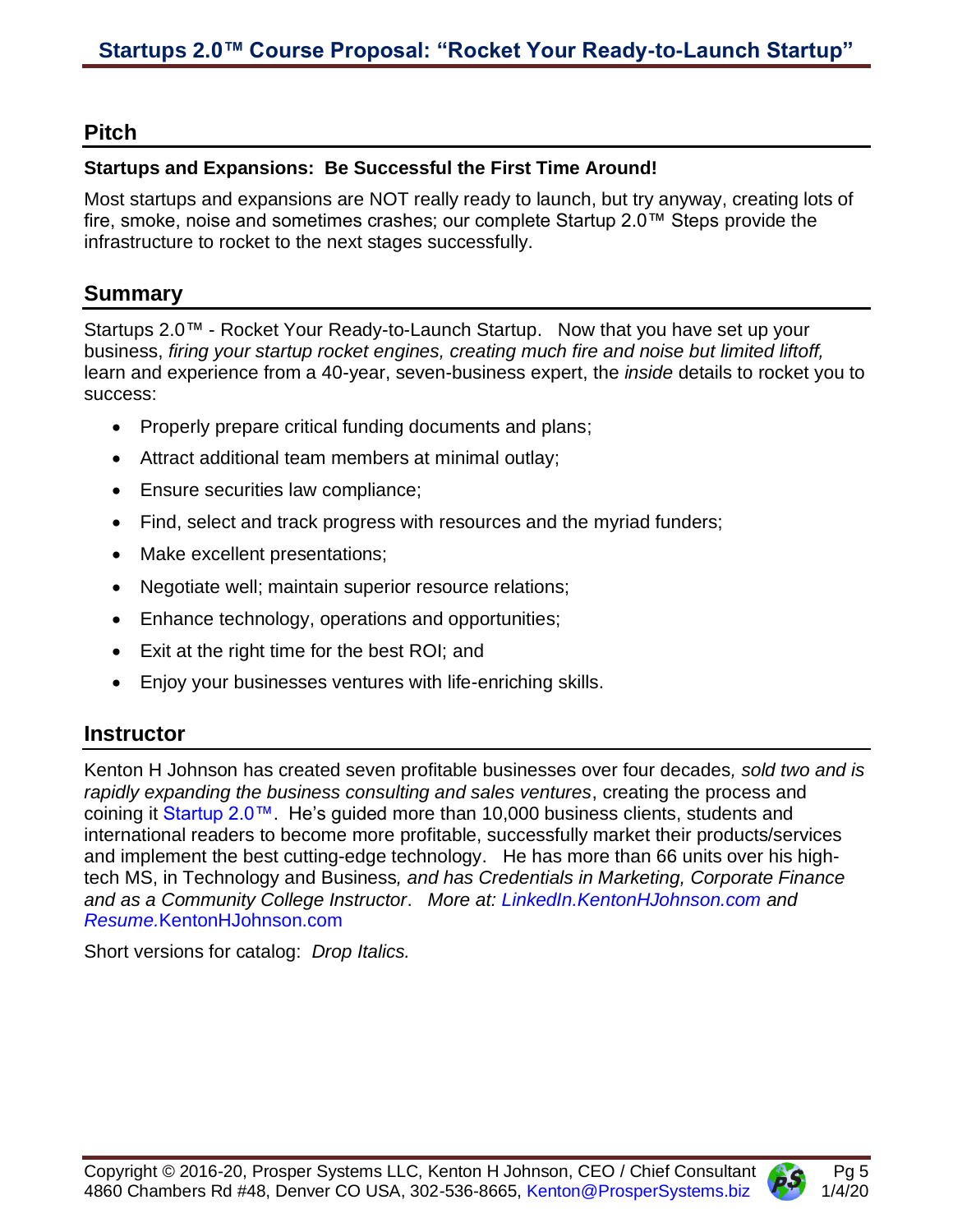#### <span id="page-5-1"></span><span id="page-5-0"></span>**Outcomes**

**Truly Understand the Process to Success, Value and Potential Sale**

<span id="page-5-2"></span>**Prepare some or all of the Necessary Presentation Documents (depending on number of hours in the course and computer availability)**

<span id="page-5-3"></span>**Begin the Funding Process (16-hour and Block/Semester Course)**

<span id="page-5-4"></span>**Be well prepared for each development stage and more detailed topics** *(listed in "Follow-on Courses")*

#### <span id="page-5-6"></span><span id="page-5-5"></span>**Benefits**

**Know and select the inside, critical options for launching a business – funding documents, funder types, team members, marketing, technology, expansion, and exit strategies – that are more-often missed by advisors, incubators, books, business schools and the media.**

<span id="page-5-7"></span>**Receive valuable, proprietary articles, documents and resource leads from the 40-year, seven-business Instructor**

<span id="page-5-8"></span>**Experience the creation and receive priceless evaluation on compliance and effectivity of documents, plans, funder types, conventional business professionals, presentations, strategies, exit possibilities, and technology.**

<span id="page-5-9"></span>**Have access to the Instructor outside the classroom during as well as shortly before and period after the Course.**

## <span id="page-5-10"></span>**More at [CCCCadvantages.ProsperSystems.biz](http://ccccadvantages.prospersystems.biz/)**

## <span id="page-5-11"></span>**Target Audience / Prerequisites**

Founders who have set up their business by taking known course work that develops the following or is verified in a questionnaire completed prior to beginning the Course.

## <span id="page-5-12"></span>**Overview – draft per [MissionMarketMGTMoney.ProsperSystems.biz](http://missionmarketmgtmoney.prospersystems.biz/)**

- ◆ Mission
- Market, including target demographics
- ◆ Management / Founders
- $\triangleleft$  Money General Income and Expenses 3 years

## <span id="page-5-13"></span>**Use of Funds**

## <span id="page-5-14"></span>**Incorporation type – Sole, Partnership, LLC, S-Corp, C-Corp**

## <span id="page-5-15"></span>**Location – virtual, home, office, facility**

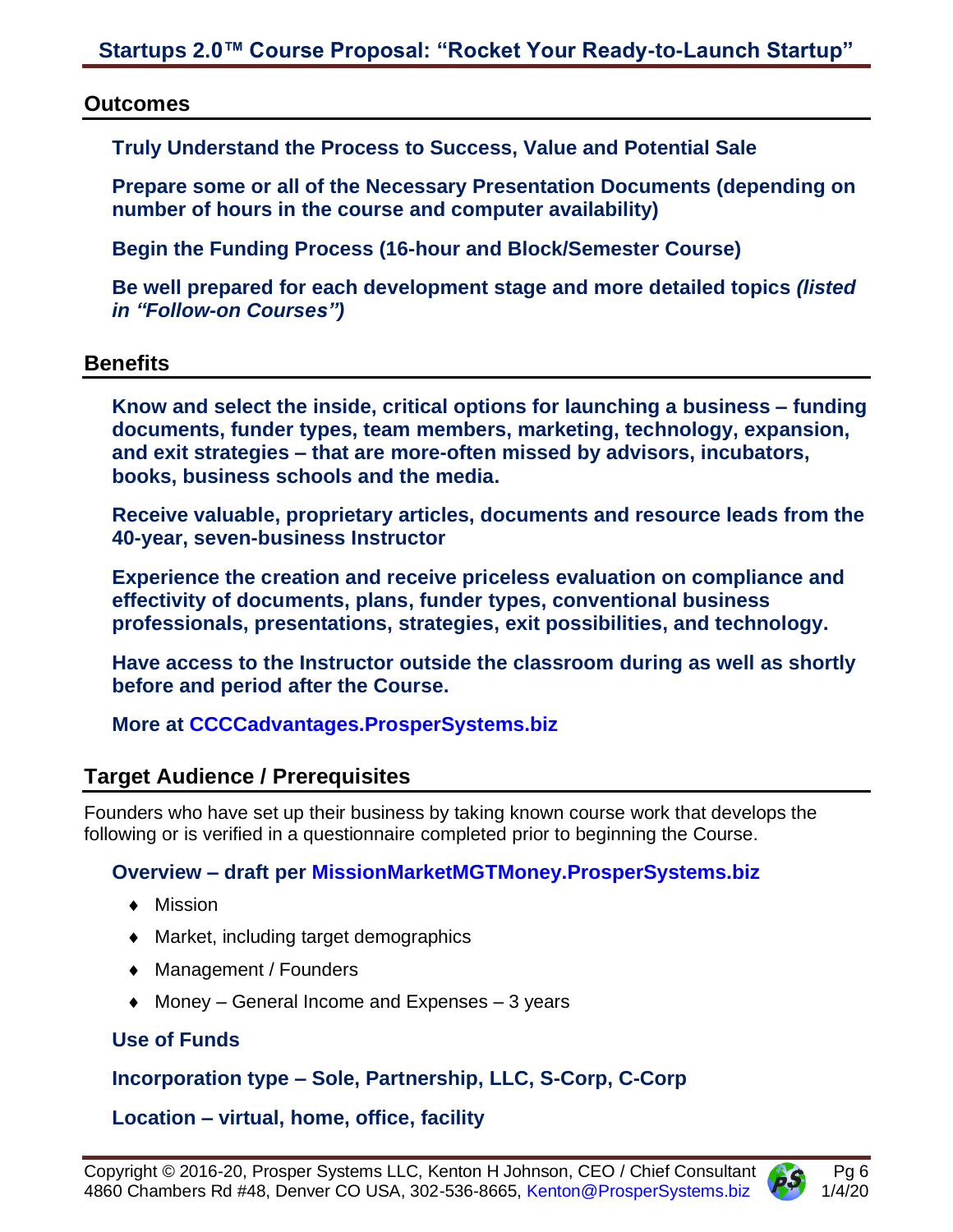<span id="page-6-0"></span>**Patents Submitted**

<span id="page-6-1"></span>**Licenses obtained and Licensing analyzed**

<span id="page-6-2"></span>**Bookkeeping method and software**

<span id="page-6-3"></span>**Professionals – Attorney, Accountant, Bookkeeper, Consultants**

<span id="page-6-4"></span>**Initial Funding – Credit Cards, LOC, 2nd Mortgage, F&F, Suppliers, Customers, Associates, Notes, Seed**

<span id="page-6-5"></span>**Groups – LinkedIn, Meetup, Clubs, Chamber**

<span id="page-6-7"></span><span id="page-6-6"></span>**Style**

**Lecture with Examples and References**

<span id="page-6-8"></span>**Participation Encouraged**

<span id="page-6-9"></span>**Discussion Group**

<span id="page-6-10"></span>**Pre-Test, Exercises and Final test**

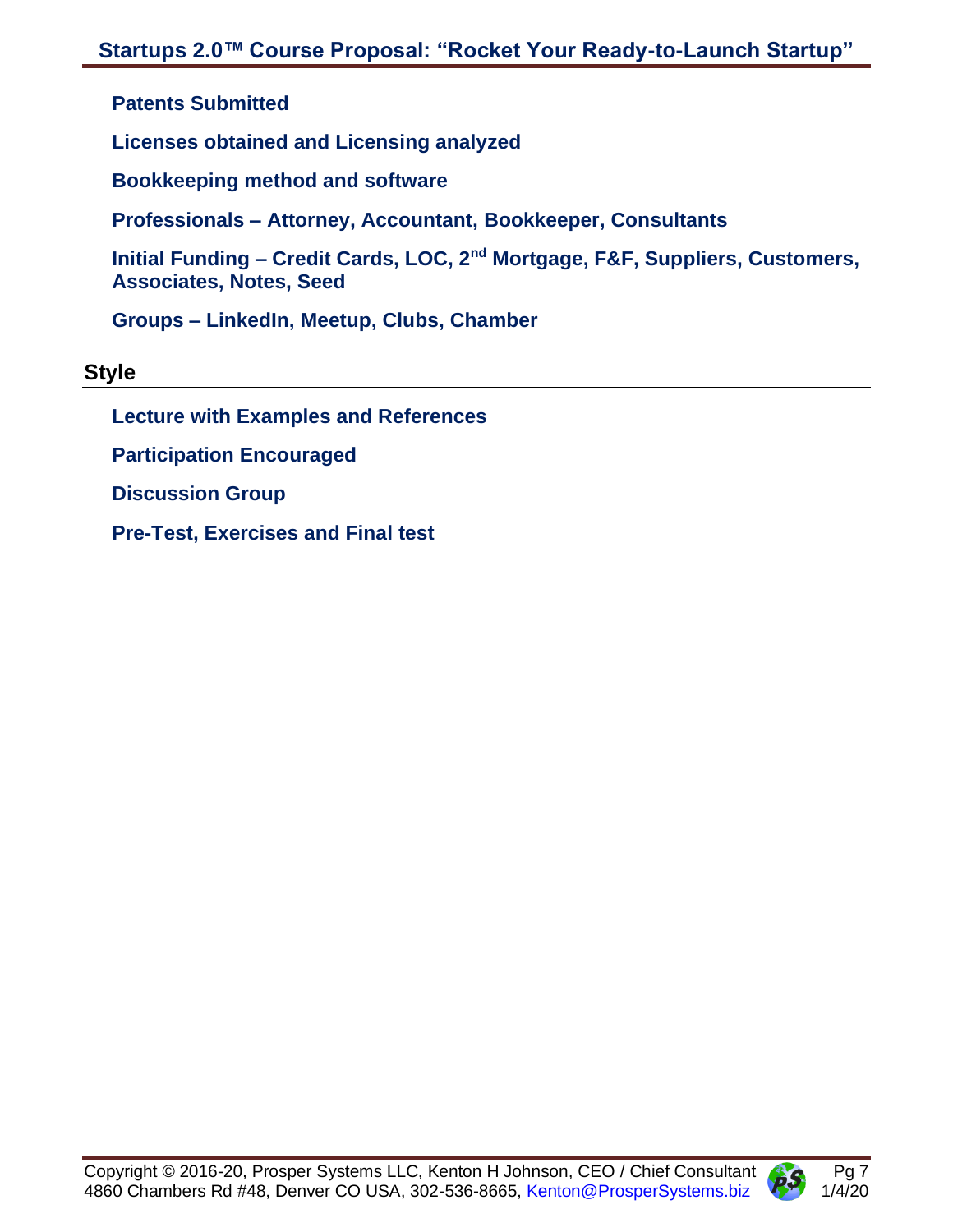## <span id="page-7-1"></span><span id="page-7-0"></span>**Course Outline**

#### **Pre-Test**

- ◆ Similar to final test
- ◆ Rearranged
- In more-general terms to focus on understanding versus jargon

#### <span id="page-7-2"></span>**Phase I – Preparation (***Conceptualization***) – keys to success**

- Analyze or Prepare, in format such as [MissionMarketMGTMoney.ProsperSystems.biz](http://missionmarketmgtmoney.prospersystems.biz/)
	- Mission
	- Market
	- Management team what the Founders become
		- $\circ$  Members  $-3-5$
		- o Total experience at least 125 years
		- o The importance of the best fit for the Founders
	- Money Financial projections
		- 1<sup>st</sup> 12 months
		- o Next 4 quarters
		- o Next 3 years
		- o Reviewed by qualified Accounting Advisor (generally a CPA)
	- Agreements
		- o Team Members
		- o Vendors
		- o Early Investors
	- Plans
		- o Full Business Plan, in format such as BusinessPlanOutline. ProsperSystems.biz o Marketing, such as [GOgitMMMreport.ProsperSystems.biz](http://gogitmmmreport.prospersystems.biz/)
		- o Sales
		- o Operations
		- o Growth
		- o Testing
- Attract additional team members paid on future income
	- Members
		- o CxOs
		- o Directors
		- o Advisors
		- o Others
	- Compensation
	- Finding
- ◆ Exercise
	- Under 16-hour Course update existing Mission, Market, Management and Money (mm**M**M) with 1-line profit projections, as well as evaluate your goal position in the company
	- 16-hour+ Course in addition, create revised (if have computer) or new document for the all materials so far, with abbreviated Agreements and Plans

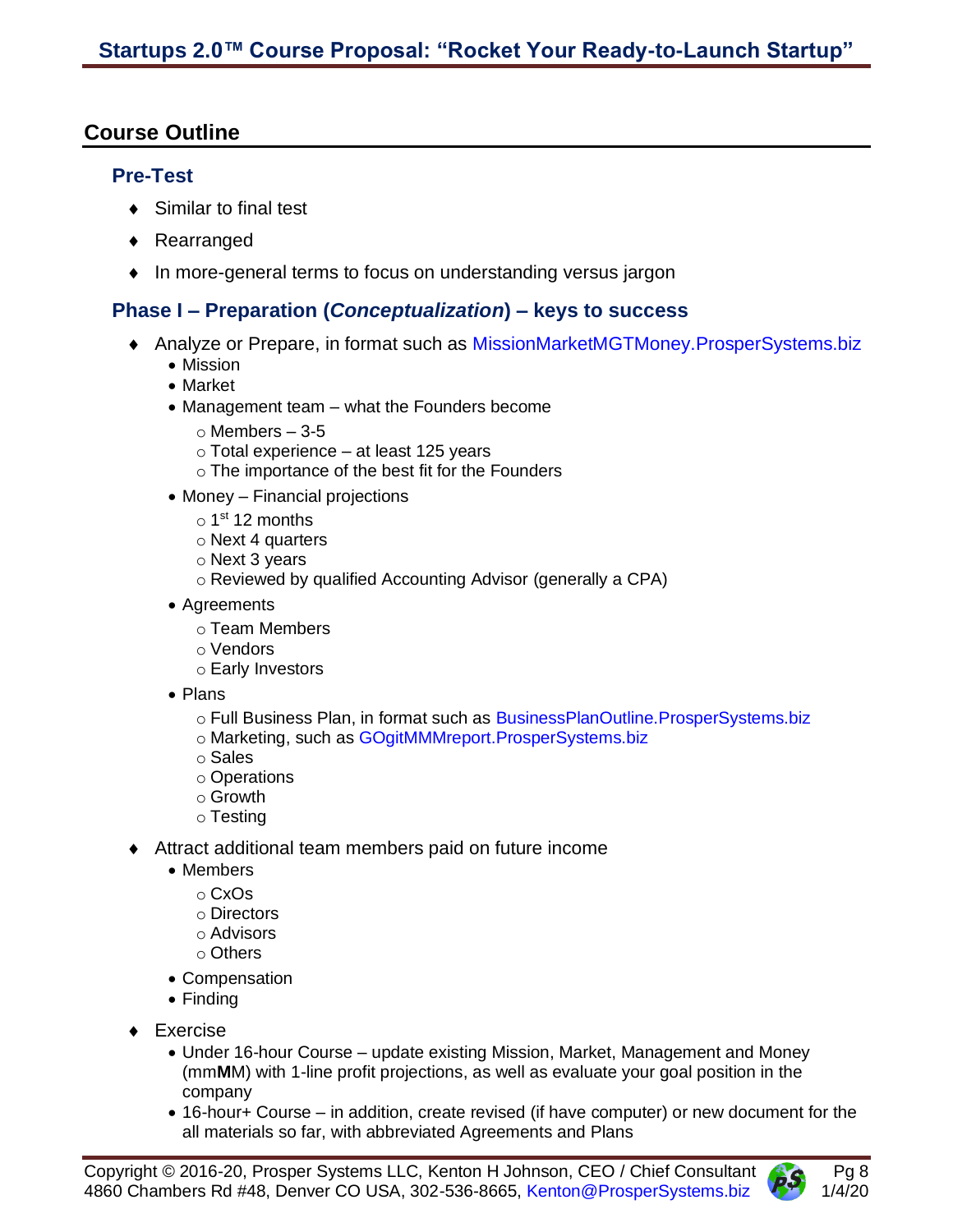## **Startups 2.0™ Course Proposal: "Rocket Your Ready-to-Launch Startup"**

- Block/Semester Course in addition, outline the appropriate Plans
- Analyze compliance with state and US securities regulations
	- Website
	- Documents
		- o Teaser/Overvie*w*
		- o Business Plan
		- o Private Placement Memo / Prospectus
		- o Subscriber Questionnaire
		- o Subscription Agreement
	- Presentation
	- Avoid
		- o ROI and raise in marketing materials reserve for private presentations and conversations
		- $\circ$  "Forward-looking" statements in marketing materials reserve for formal prospectustype document
		- $\circ$  Any unverified information that could be considered purposely fraudulent later
	- Reviewed by SEC-qualified Legal Advisor (generally a specialize attorney)
- ◆ Prepare securities documents per legal counsel guidance
- ◆ Document database
	- Marketing
	- Presentation general and one-on-one to qualified funders
	- In the Cloud
	- Maintenance
- Upgrade documents for distribution and presentation
- ◆ Develop funding presentation strategies
- Presentations slides, online, paper
	- Develop
	- Strategize
	- Practice
- ◆ Exercise
	- 4- to 8-hour Course check revised Overview for compliance issues
	- Under 16-hour Course convert revised Mission, Market, Management and Money form mmMm format to slide deck, using the 10-20-30 rule
	- 16-hour+ Course in addition to slide deck, check revised business plan for compliance issues, outline presentation plan
	- Block/Semester Course in addition, present your slide deck or other presentation materials to the class for critique

## <span id="page-8-0"></span>**Phase II – Presentation and Process (***Capitalization***) – preparation meets opportunity**

- Select type(s) of funding *not just equity investors*
	- Friends and Family
	- Lines of Credit
	- Debt
	- Grant
	- Crowdfunding

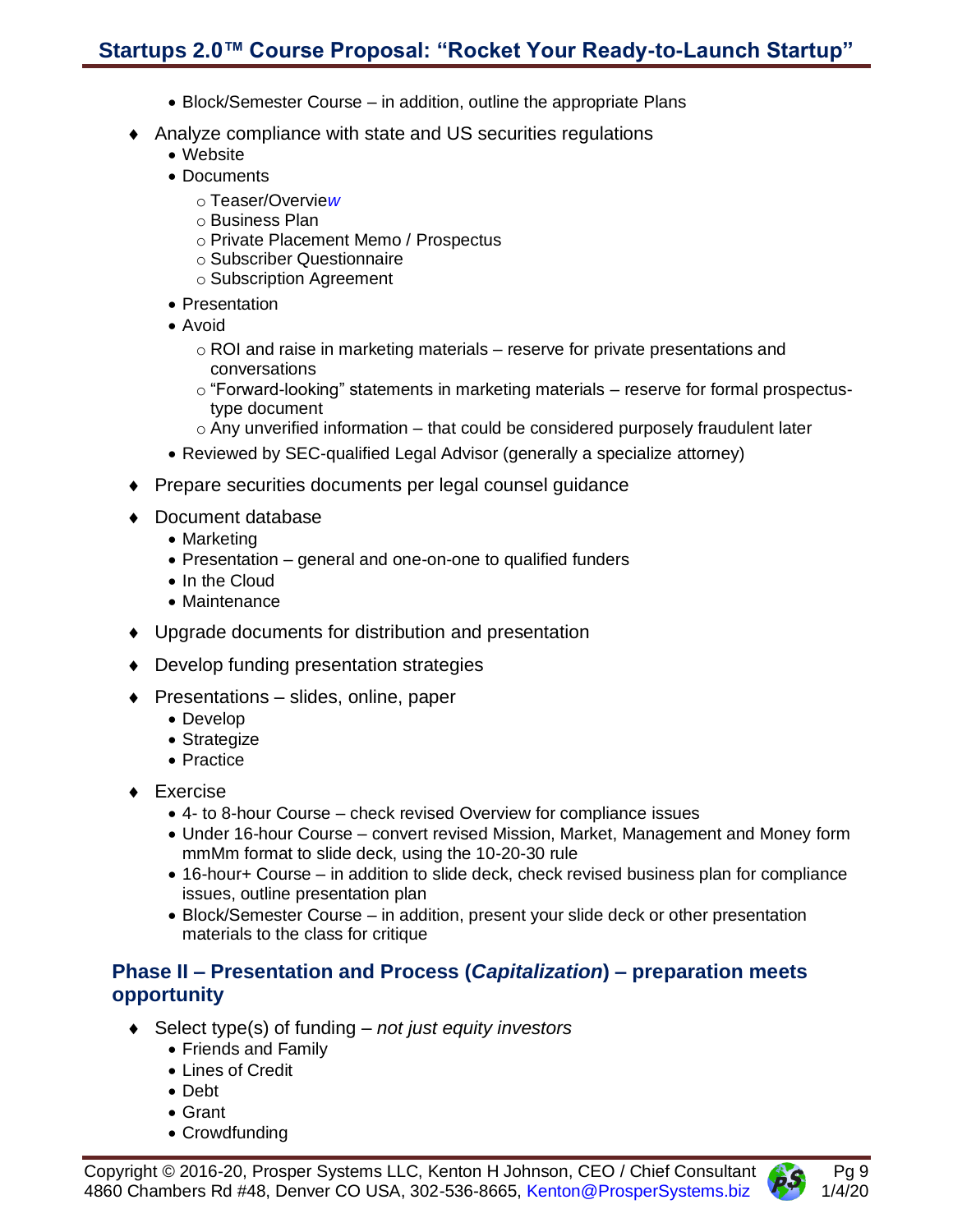- o Donation
- o Pre-purchase
- o Community Equity Investors, which include
- o Accredited Equity Investors
- Venture Capitalists
- Institutions
- Private Equity Firms
- Pension Funds
- Family Offices
- Supplier
- Customer
- Others
	- o Factoring
		- o Cash-flow loans
- References
- ◆ Consultants, Legalities and Expenses
	- Startup/expansion consultants
	- Attorneys
	- Finders (a gray area)
	- Licensed Broker/Dealers
	- Investment Bankers
- ◆ Venue
	- State
	- US, or
	- Beyond
- ◆ Funder connections
	- Identify
	- Vet
	- Strategize introductions
	- Develop relationships
- Exercise
	- Under 16-hour Course list and evaluate your strengths and weaknesses in the first set of Capitalization actions
	- 16-hour+ Course in addition, plan how you would ameliorate your weaknesses, gauge your comfort with the types of funding and consider your preferred venues
	- Block/Semester Course in addition, list all the connections you can find, albeit incomplete, for each type of funder, consultants and the funders and load into a spreadsheet or other database (versus only a contact list)
- Maintain Funder database
	- Secured and Potential
	- Who's working with them
	- Progress
- Scripts (especially for friends, associates, directors and advisors who might violate securities laws by saying too much or in the wrong way)
	- Write
	- Coordinate with company legal advisors

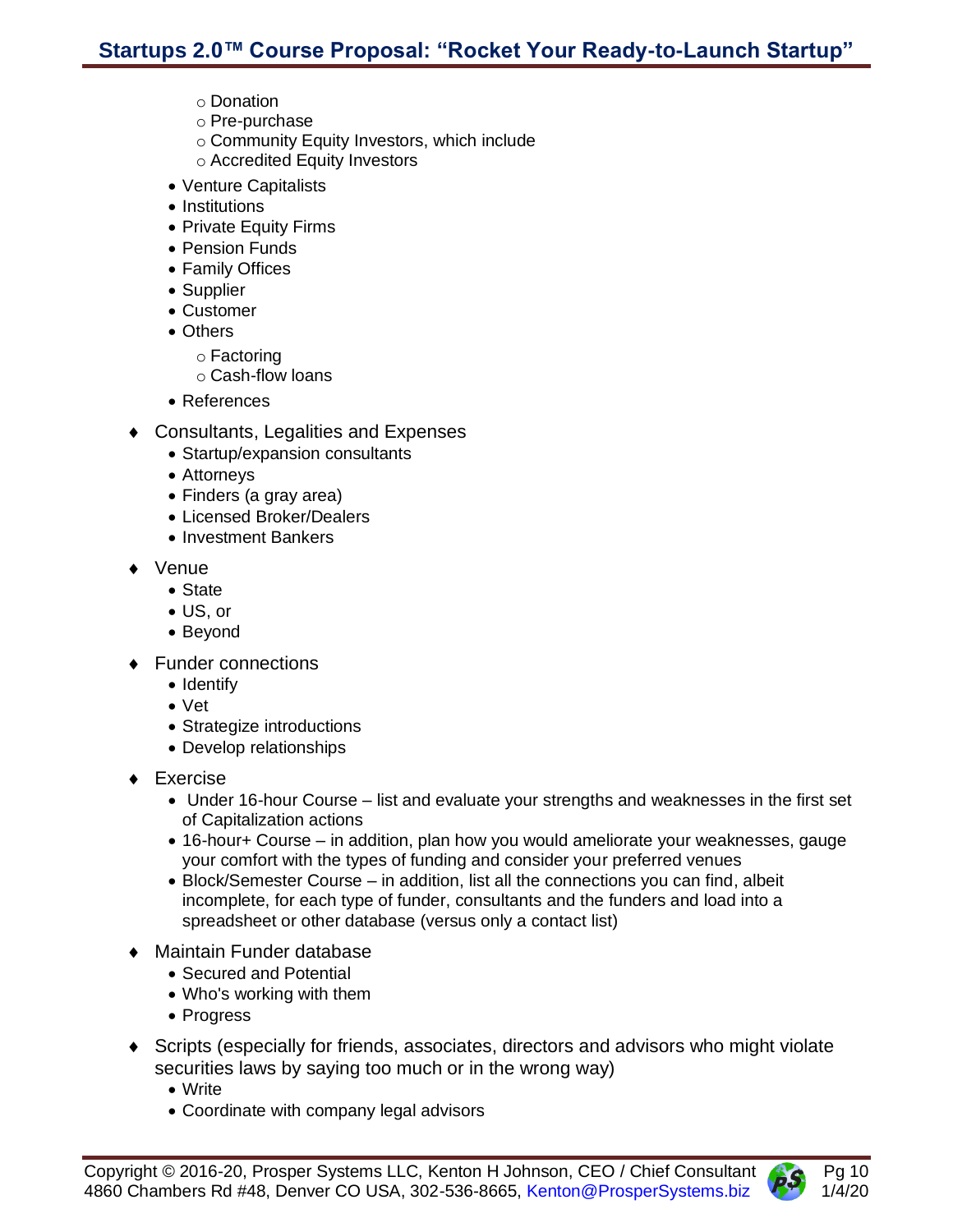- ◆ Practice with all
	- Introducers
	- Presenters
- Presentations
	- Coordinate
	- Lead
	- Log results in database
	- References and Resources
		- o *Shark Tank*, TV Series and YouTube mostly entertainment, but instructive on what *not* to do
		- $\circ$  Local pitch groups and sessions Meetup, Incubators, Startup Offices
- ◆ Funder negotiations
	- Term sheet
	- Know limits
	- Durations
- ◆ Plan staging (tranches)
- Maintain Funder relations.
- ◆ Exercise
	- Under 16-hour Course list and evaluate your strengths and weaknesses in the second set of Capitalization actions
	- 16-hour+ Course in addition, plan how you would ameliorate your weaknesses
	- Block/Semester Course in addition, outline your team sales script and negotiation tactics

## <span id="page-10-0"></span>**Phase III – Profit (***Completion***) – ensuring sustainable and salable business**

- ◆ Build corporate Customer Database
	- Contact information
	- Needs
	- Stage
	- Next Contact / Action
	- Dated Notes
	- Marketing/Referral Sources
	- Progress / Actions by Stage
	- Available to marketing, sales, management, consultants and operations
- ◆ Provide business performance information to
	- Funders
	- Customers
- ◆ Enhance via new technology
	- Marketing
	- Sales opportunities
- Operational enhancements
	- Identify
	- Recommend
- ◆ Technology enhancement
	- Research,
	- Decide



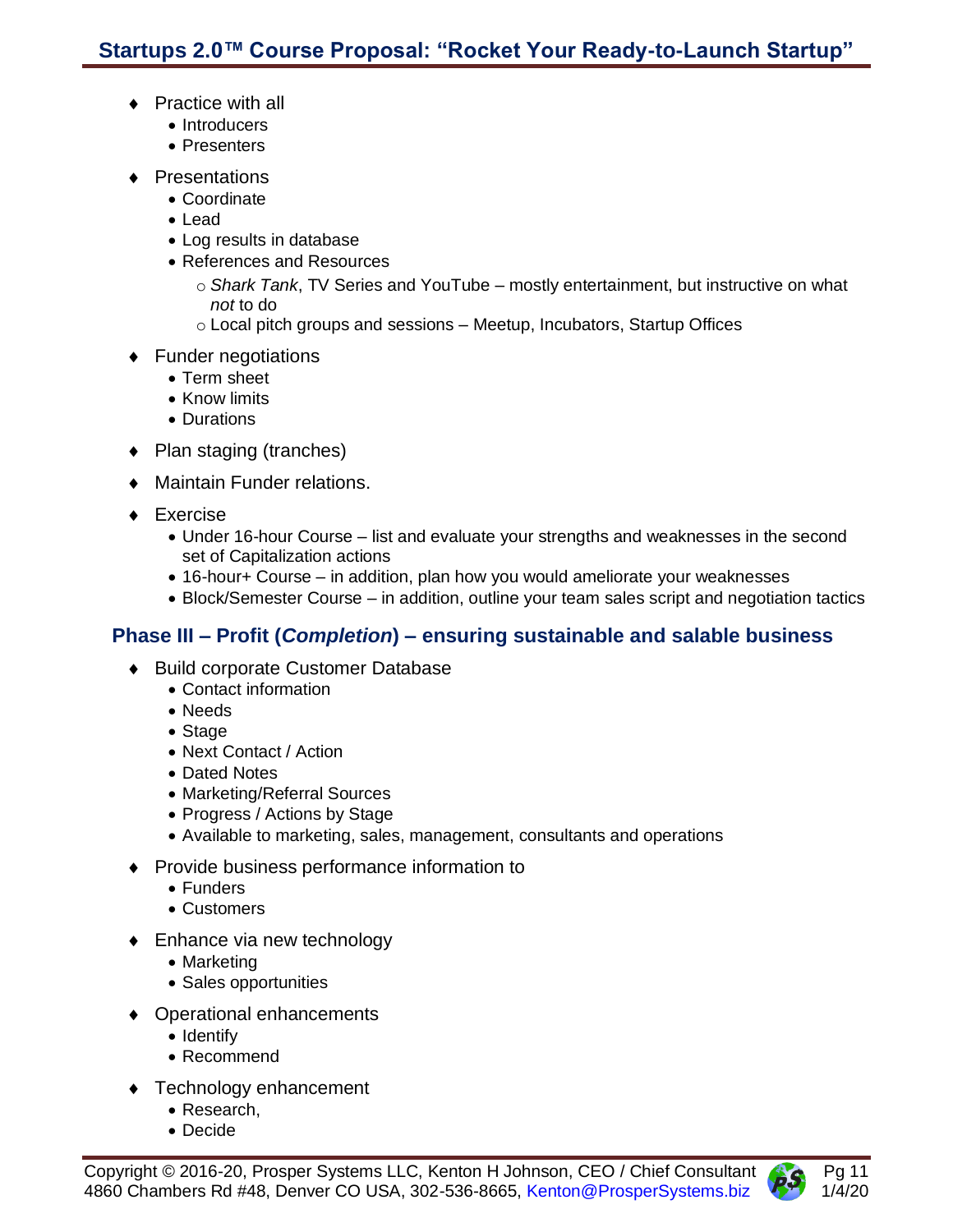- Implement
- New business investment and opportunities
	- Identify
	- Analyze
- ◆ Secure additional funding (as in Phase II)
- ◆ Additional Management, Directors and Advisors
	- Find
	- Review
	- Select
- ◆ Exercise
	- Under 16-hour Course list and evaluate your preferences operating in this environment
	- 16-hour+ Course in addition, list potential enhancements you could possibly implement
	- Block/Semester Course in addition, evaluate your enhancement list in light of today's technology/practices, as well as anticipated in 3-5 years

#### <span id="page-11-0"></span>**Phase IV – Purchase (***Close***) – optionally exit/sell**

- Exit or Sell, if and when desired
	- Evaluate real costs
	- Understand the time costs
	- Select best sales professionals
	- Reference
- $\triangleleft$  At the best stages
	- Business
	- Market
	- Reference
- ◆ Prepare for exit/sale
	- Public Offering,
	- Selling your Own Shares or
	- Through organizations, such as listed at Buyers. ProsperSystems.biz
- ◆ Maximize ROI
	- Founders' efforts
	- Investors' efforts and investments
- $\bullet$  Transition continuation for a short or extended, with or without ownership
	- Founders
	- Management
	- Directors
	- Advisors
	- Key personnel
	- Fiduciary Responsibility and Liability
- ◆ Exercise
	- Under 16-hour Course list reasons to sell and how long you'd like to develop your business before selling
	- 16-hour+ Course in addition, read References and write up your concerns or enthusiasm about selling
	- Block/Semester Course in addition, evaluate your interest in continuing on after sale

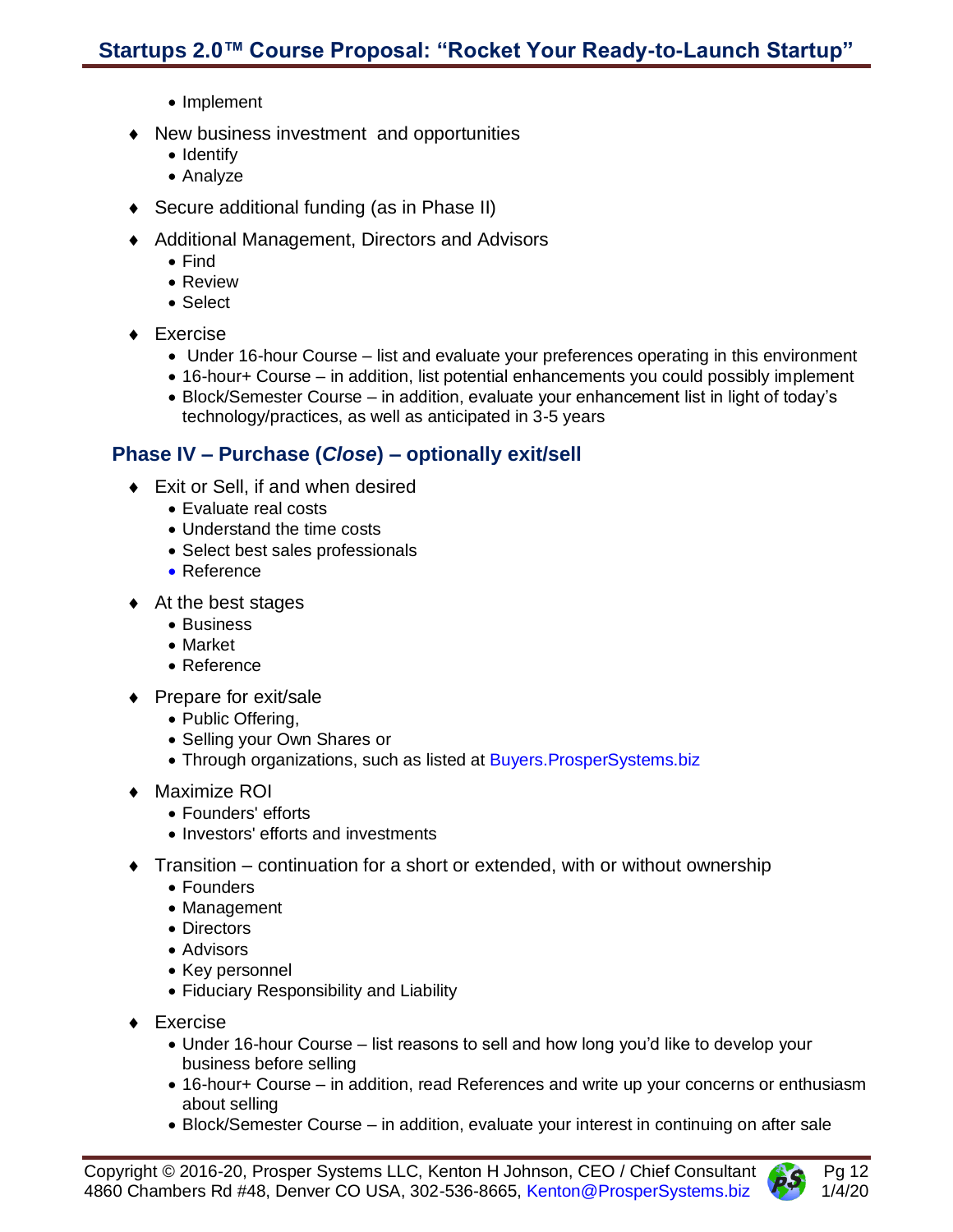## <span id="page-12-0"></span>**Final**

- ◆ 25 questions
- ◆ Multiple choice

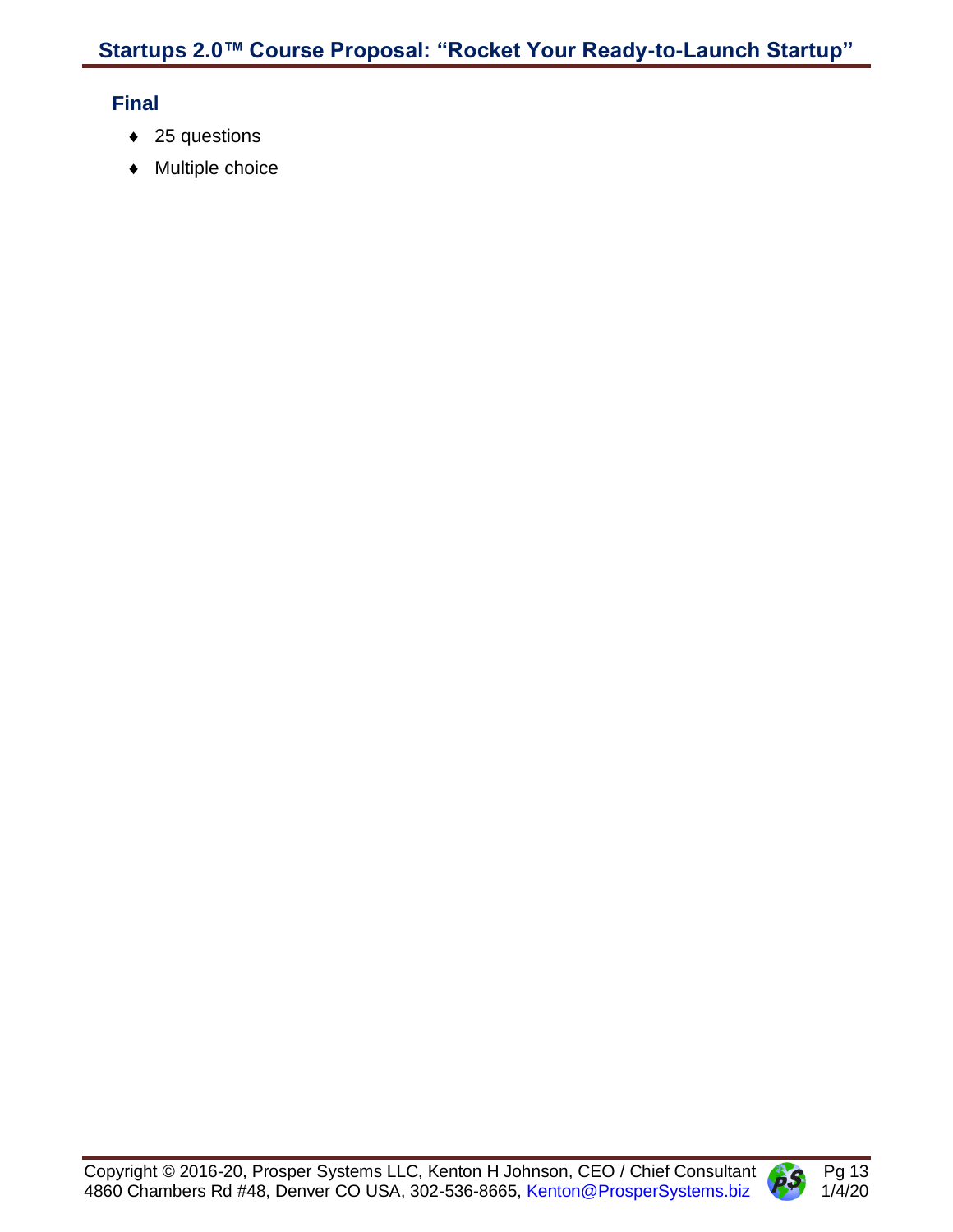## <span id="page-13-1"></span><span id="page-13-0"></span>**Offering Options**

#### **Format**

- $\bullet$  In-person 6 to 20 founders
	- Enhance on student laptops or tablets
		- o Pre-tests
		- o Advanced outline
		- o Notes
		- o Exercises
		- o Additional resources
		- o Quizzes / Tests
	- Bring in other experts, in-person or videoconference
- $\bullet$  Online Real Time recorded for review unlimited founders
- ◆ Online On Demand unlimited founders
	- Recorded from Real Time OR
	- Text and Graphics
	- Through MOOC or other providers
- $\blacklozenge$  Hybrid in-person + online additions 6 to 20 founders
- ◆ Online Discussion Group Instructor participation in all formats

## <span id="page-13-2"></span>**Venue**

- ◆ Private Large Home, Club House, Restaurant or Hotel
- ◆ Community Education organizations
- ◆ Technical Colleges
- 4-year Educational Institutions public or private
- Not Colorado Academic Community Colleges (require too much documentation)
- Private Offering through Education Organization's catalog, such as:
	- Gale Courses
	- "Off-campus" location

## <span id="page-13-3"></span>**Overview – 4 hours – \$99/student**

- ◆ Some Exercises
- ◆ Two 10-minute break
- ◆ One 60-minute box lunch midway
- ◆ 10 am to 3 pm with 30-minute networking on each end

## <span id="page-13-4"></span>**Seminar – 8 hours – \$169/student**

- $\triangleleft$  1-2 days
- ◆ Several Exercises

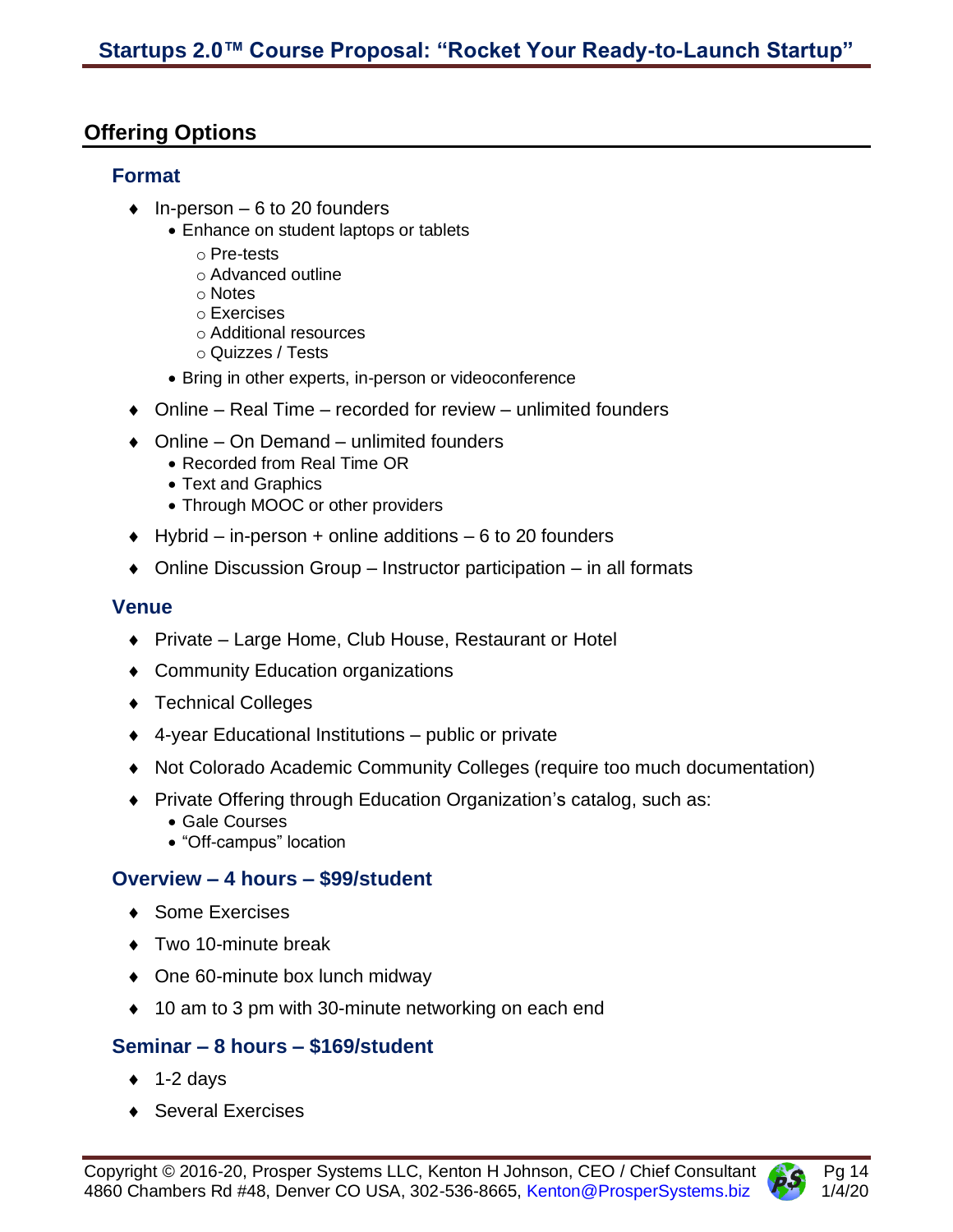- ◆ Six 10-minute breaks
- ◆ One 60-minute catered lunch midway
- ◆ 8 am to 5 pm with 30-minute networking on each end

### <span id="page-14-0"></span>**Short Course – 16 hours – \$289/student**

- $\triangleleft$  2-8 days
- ◆ Weekend to 4 weeks
- ◆ Most Exercises
- ◆ One 10-minute break per hour
- ◆ On 60-minute lunch for 4 or 8 hour session
- ◆ Times
	- $\bullet$  2-day  $-8$  am to 5 pm
	- 4-day 10am to 3 pm or 4 pm to 9 pm
	- 8-day 10 am to 12 noon, 1 pm to 3 pm, or 7 pm to 9 pm
	- 30-minute networking on each end

## <span id="page-14-1"></span>**Block/Semester Course – 48 hours – \$1,450/student**

- $\bullet$  5-32 days
- ◆ Up to 16 weeks
- ◆ All Exercises
- ◆ One 10-minute break per hour
- ◆ On 60-minute lunch for 4 or 8 hour sessions
- $\bullet$  Times
	- $\bullet$  5-day  $-8$  am to 8 pm
	- $\bullet$  12-day 10 am to 3 pm or 4 pm to 9 pm
	- $\bullet$  24-day 10 am to 12 noon, 1 pm to 3 pm, or 7 pm to 9 pm
	- 32-day 10 am to 11:30 am, 1 pm to 2:30 pm, or 7 pm to 8:30 pm
	- 30-minute networking on each end

## <span id="page-14-2"></span>**Equipment**

- ◆ Students
	- Laptop or tablet computer, optional
	- Pen/pencil and paper, just in case
- Venue
	- Computer Projector
	- Internet Access
	- Power sources for laptops

#### <span id="page-14-3"></span>**Materials**

- ◆ Bring or email ahead
	- Prerequisite questionnaire, in hardcopy
	- Business documents, preferably on their device

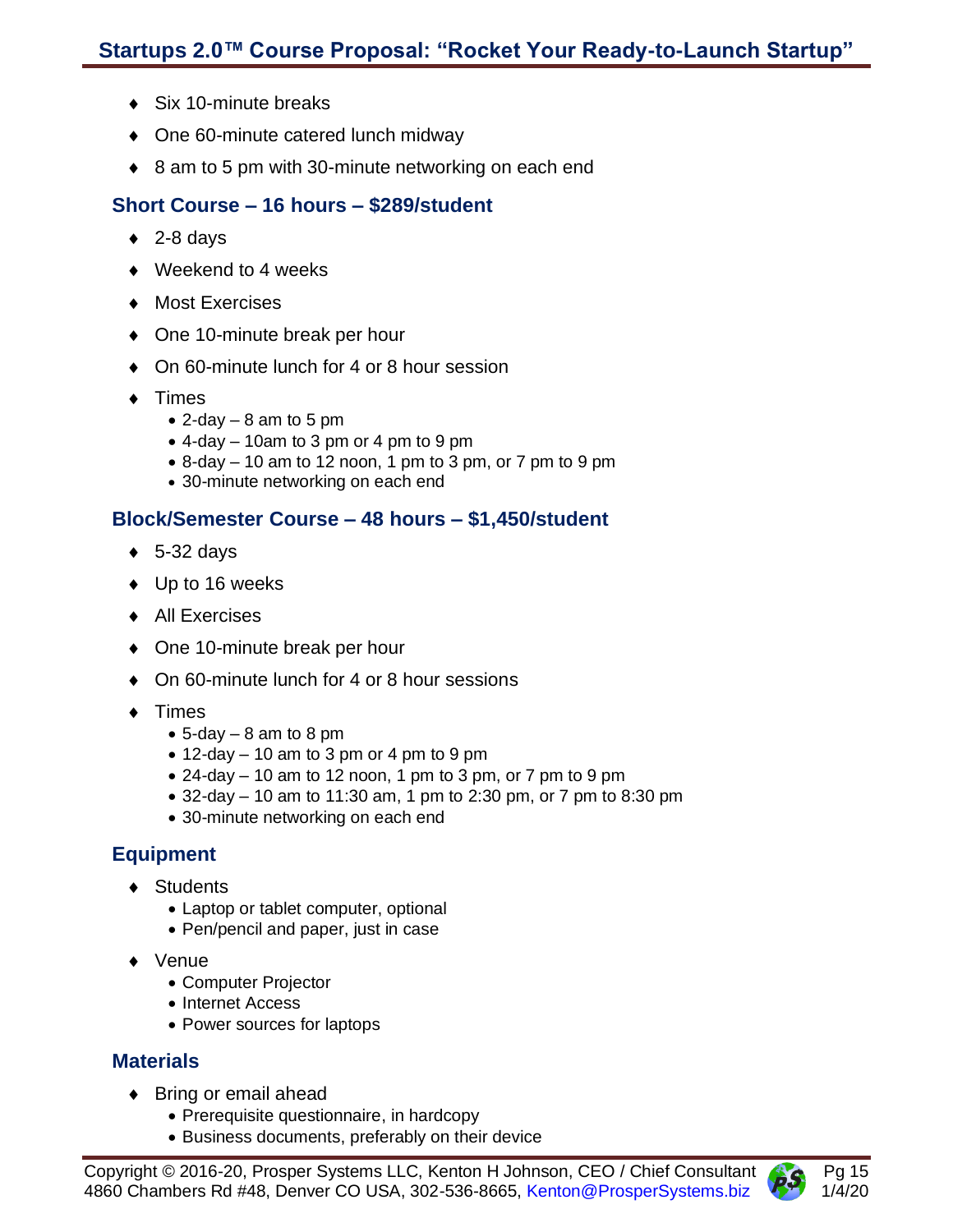- Resource information, preferably on their device
- $\bullet$  Provided PDF and hardcopy
	- Pre-test
	- Outline with room to write
	- Exercises
	- Final

## <span id="page-15-0"></span>**Income Sharing** *(negotiable)*

- $\bullet$  1-5 founders, 75%
- 6-10 founders, 50%
- $\triangleleft$  11-20 founders, 33%
- $\triangleleft$  21+ founders, 20%

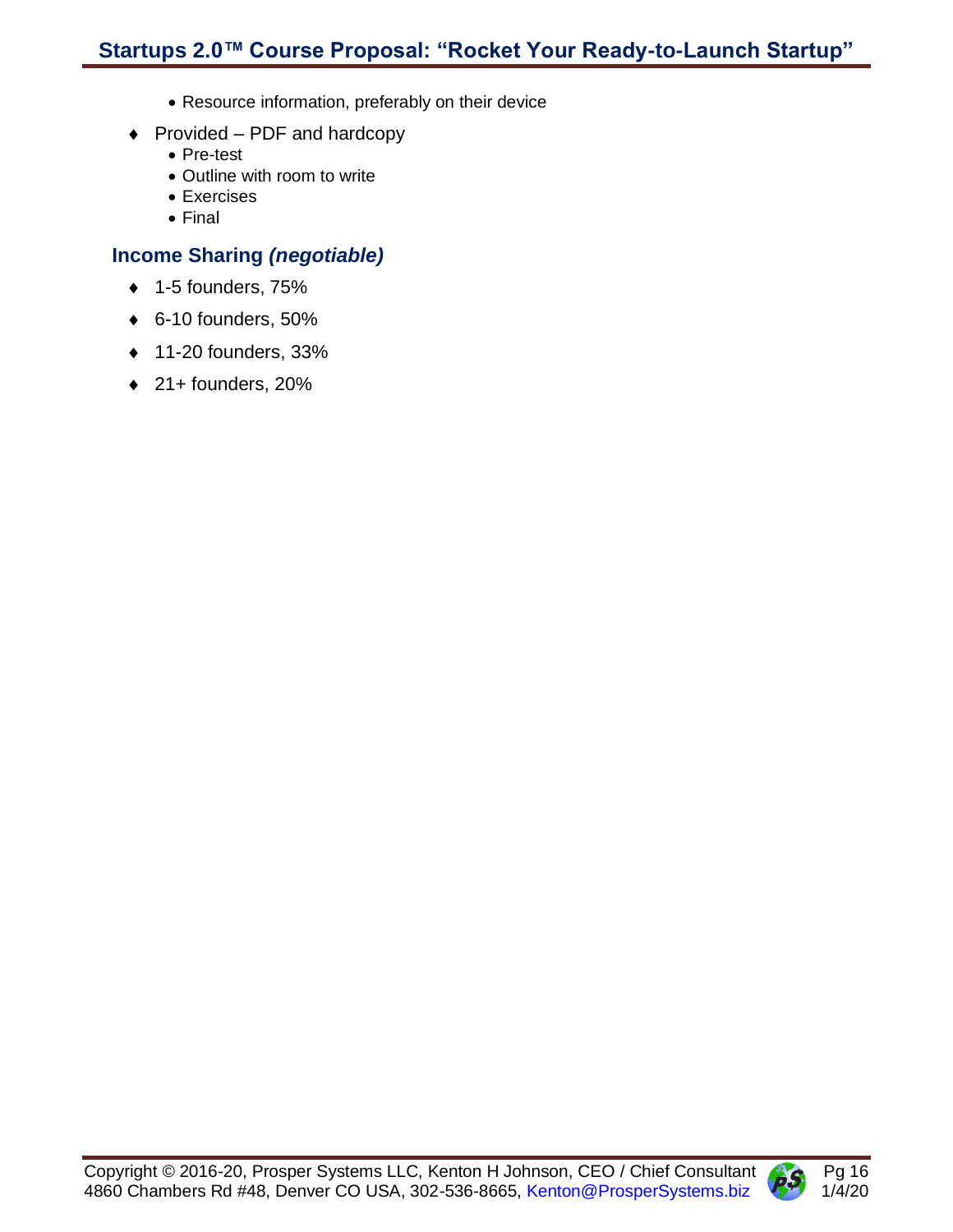## <span id="page-16-0"></span>**Follow-on Courses and Resources**

Some may be available at your institution, but I prepared to create and teach all of the following.

#### <span id="page-16-1"></span>**State and US Securities Law**

<span id="page-16-2"></span>**Marketing Service Companies**

<span id="page-16-3"></span>**Patenting and Licensing**

<span id="page-16-4"></span>**Funding Options – SBA, Bank, Factoring, Alternative, Supplier & Customer**

<span id="page-16-5"></span>**Technology Courses – Websites, Blogs, Databases, Video Conferencing and Travel, Big Data, Cloud, Mobile Apps, Drones, Robotics**

<span id="page-16-6"></span>**Resources: [Blog.ProsperSystems.biz;](http://blog.prospersystems.biz/) [Group.ProsperSystems.biz](http://group.prospersystems.biz/)**

## <span id="page-16-8"></span><span id="page-16-7"></span>**Additional content may be added**

**Consulting engagements, other outlines and articles**

<span id="page-16-9"></span>**Kris Solie-Johnson's book and Kris's and William Flood's classes** *(from Gale Courses)*

<span id="page-16-10"></span>**References, [Books4Startups.pskhj.com](http://books4startups.pskhj.com/)**